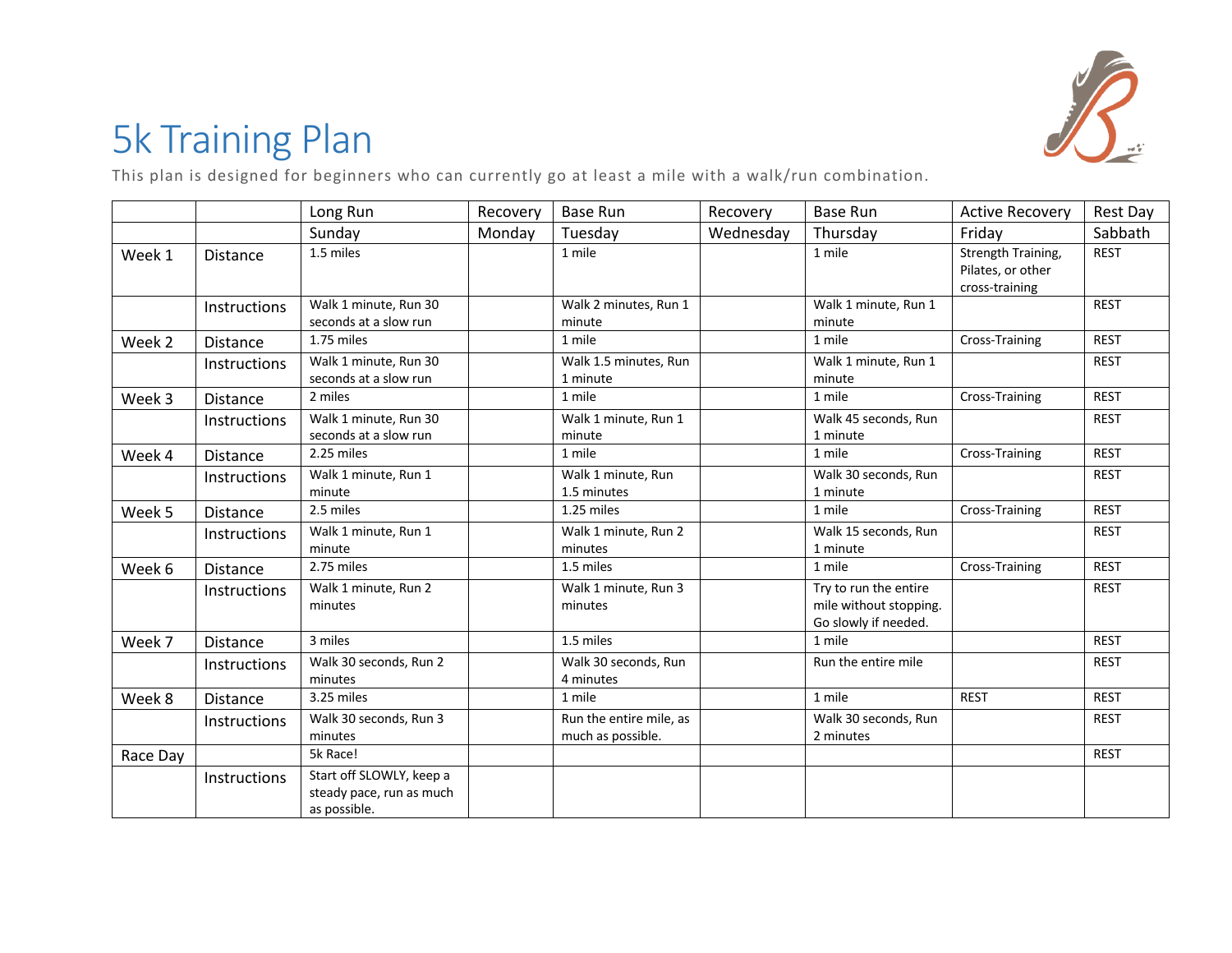## 10k Training Plan

This plan is designed for those who have completed a 5k and/or can currently run 2-3 miles comfortably.

|                  |                     | Long Run                 | Strengthening                                            | <b>Base Run</b>                                                                                                 | Recovery    | <b>Base Run</b>                                                                                                                            | Cross-Training                                              | Rest Day    |
|------------------|---------------------|--------------------------|----------------------------------------------------------|-----------------------------------------------------------------------------------------------------------------|-------------|--------------------------------------------------------------------------------------------------------------------------------------------|-------------------------------------------------------------|-------------|
|                  |                     | Sunday                   | Monday                                                   | Tuesday                                                                                                         | Wednesday   | Thursday                                                                                                                                   | Friday                                                      | Sabbath     |
| Week 1           | <b>Distance</b>     | 3.5 miles                | Hit the gym                                              | 1.5 mile                                                                                                        | <b>REST</b> | 2 miles                                                                                                                                    | Cross-training                                              | <b>REST</b> |
|                  | <b>Instructions</b> | Keep a slow, steady pace | Focus on core<br>work and strength<br>training exercises | Slow pace for 1st<br>half mile, then 30<br>second sprints<br>with 1 minute slow<br>recovery pace in<br>between. | <b>REST</b> | Slow pace for 1st<br>half mile, then fast<br>sustainable pace<br>(not sprint) for 1<br>mile, slower pace<br>for last half mile.            | Bike, swim, or other<br>non-running but<br>active exercise. | <b>REST</b> |
| Week 2           | <b>Distance</b>     | 4 miles                  | Hit the gym                                              | <b>Hill Repeats</b>                                                                                             | <b>REST</b> | 2 miles                                                                                                                                    | Cross-training                                              | <b>REST</b> |
|                  | Instructions        | Keep a slow, steady pace | Focus on core<br>work and strength<br>training exercises | Find a good hill,<br>run up it 15x,<br>walking back down<br>the hill each time.                                 | <b>REST</b> | Slow pace for 1st<br>half mile, then 1<br>min. fast intervals<br>(not sprint), 1 min.<br>slow intervals<br>alternating for rest<br>of run. | Bike, swim, or other<br>non-running but<br>active exercise. | <b>REST</b> |
| Week 3           | <b>Distance</b>     | 5 miles                  | Hit the gym                                              | 2 miles                                                                                                         | <b>REST</b> | 1.5 miles                                                                                                                                  | Cross-training                                              | <b>REST</b> |
|                  | <b>Instructions</b> | Keep a slow, steady pace | Focus on core<br>work and strength<br>training exercises | Run on AU trails or<br>a hilly route.                                                                           | <b>REST</b> | Slow pace for 1st<br>half mile, then 30-<br>second sprint<br>intervals for next<br>half mile, then<br>slow pace for last<br>half mile      | Bike, swim, or other<br>non-running but<br>active exercise. | <b>REST</b> |
| Week 4           | <b>Distance</b>     | 3.5 miles                | Hit the gym                                              | <b>Hill Repeats</b>                                                                                             | <b>REST</b> | 2 miles                                                                                                                                    | Cross-training                                              | <b>REST</b> |
| Recovery<br>Week | Instructions        | Keep a slow, steady pace | Focus on core<br>work and strength<br>training exercises | Find a good hill,<br>run up it 10x,<br>walking back down<br>the hill each time.                                 | <b>REST</b> | Slow pace for 1st<br>half mile, then 1-<br>minute intervals<br>with 1 minute fast,<br>1 minute slow.                                       | Bike, swim, or other<br>non-running but<br>active exercise. | <b>REST</b> |